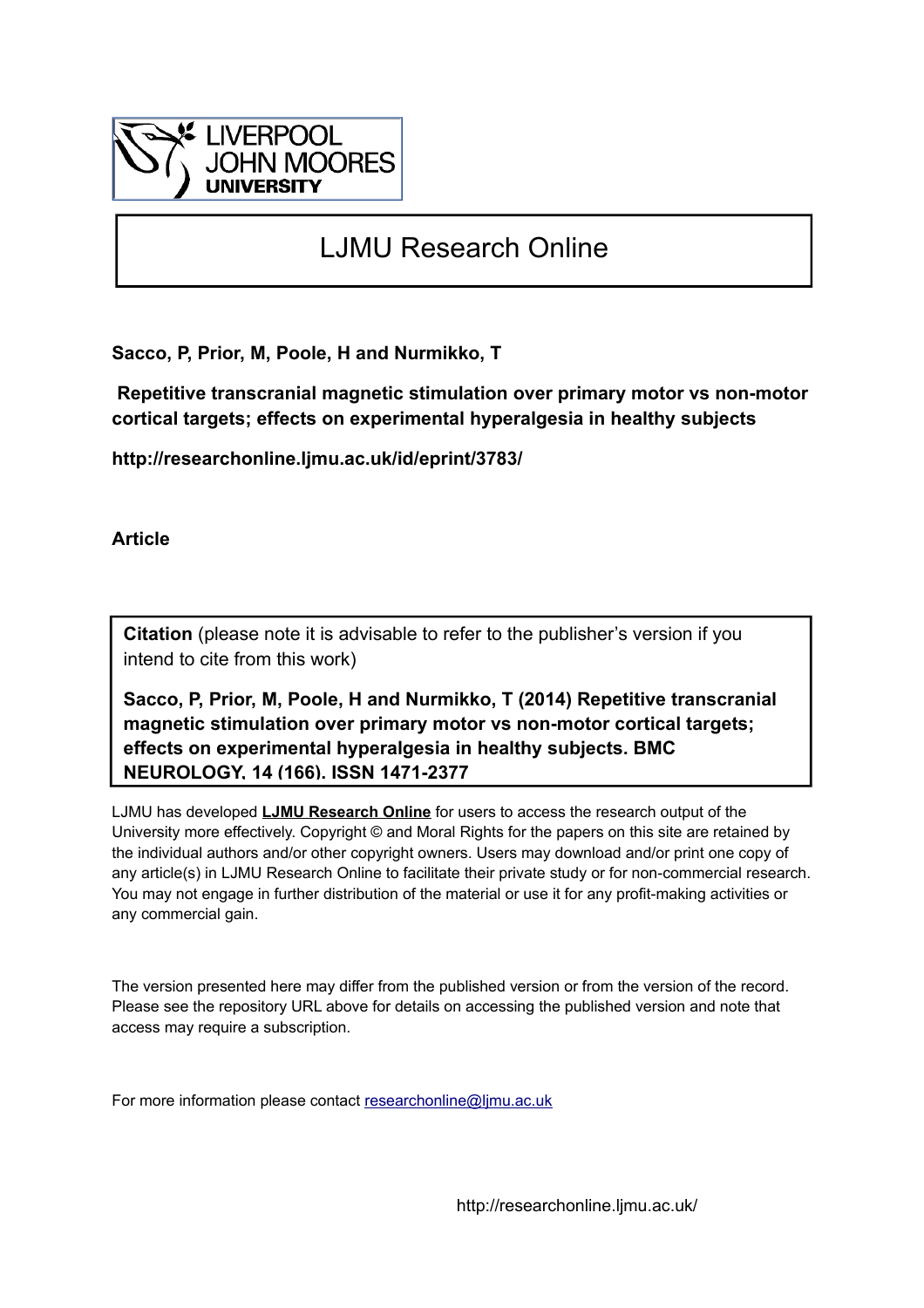## **RESEARCH ARTICLE Example 2014 12:30 The SEAR CHA RESEARCH ARTICLE**



# Repetitive transcranial magnetic stimulation over primary motor vs non-motor cortical targets; effects on experimental hyperalgesia in healthy subjects

Paul Sacco<sup>1\*</sup>, Michael Prior<sup>3</sup>, Helen Poole<sup>1,3</sup> and Turo Nurmikko<sup>1,2</sup>

### Abstract

Background: High frequency repetitive transcranial magnetic stimulation (rTMS) targetted to different cortical regions (primary motor/sensory, prefrontal) are known to alter somatosensory responses. The mechanism(s) for these effects are unclear. We compared the analgesic effects of rTMS at different cortical sites on hyperalgesia induced using topical capsaicin cream.

Methods: Fourteen healthy subjects had capsaicin cream applied to a 16 cm<sup>2</sup> area of the medial aspect of the right wrist (60 min) on 4 separate occasions over 6 weeks. rTMS (10Hz for 10s/min = 2000 stimuli @ 90% resting motor threshold of first dorsal interosseus muscle) was applied to the optimum site for right hand (M1), left dorsolateral prefrontal (DLFPC) and occipital midline (OCC) in a pseudo-randomised order. Thermal and mechanical perception and pain thresholds were determined using standardised quantitative sensory testing (QST) methods at the capsaicin site. Subjective responses to thermal stimuli (pain score on a numerical rating scale) from −2.5°C to +2.5°C of the individualised heat pain threshold (HPT) resulted in a hyperalgesia curve. Sensory testing took place prior to capsaicin application (PRE-CAP), after 30 min of capsaicin (POST-CAP) and following rTMS  $(30 \text{ min} = \text{POST-TMS}).$ 

Results: Capsaicin application resulted in substantial changes in thermal (but not mechanical) sensitivity to both heat and cold (eg. HPT PRE-CAP =  $43.6^{\circ}$ C to POST-CAP =  $36.7^{\circ}$ C (p < 0.001)) with no differences between groups pre-rTMS. POST-TMS HPT showed no changes for any of the treatment groups, however the pain scores for the hyperalgesia curve were significantly lower for M1 vs OCC (−24.7%, p < 0.001) and for M1 vs DLFPC (−18.3%, p < 0.02).

**Conclusion:** rTMS over the primary motor cortex results in a significant analgesic effect compared to other cortical areas.

Keywords: Experimental pain, Capsaicin, Repetitive TMS

\* Correspondence: [psacco@liv.ac.uk](mailto:psacco@liv.ac.uk) <sup>1</sup>

<sup>1</sup>Pain Research Institute, Institute of Ageing and Chronic Disease, University of Liverpool, Liverpool L9 7AL, UK

Full list of author information is available at the end of the article



<sup>© 2014</sup> Sacco et al.; licensee BioMed Central Ltd. This is an Open Access article distributed under the terms of the Creative Commons Attribution License [\(http://creativecommons.org/licenses/by/4.0\)](http://creativecommons.org/licenses/by/4.0), which permits unrestricted use, distribution, and reproduction in any medium, provided the original work is properly credited. The Creative Commons Public Domain Dedication waiver [\(http://creativecommons.org/publicdomain/zero/1.0/](http://creativecommons.org/publicdomain/zero/1.0/)) applies to the data made available in this article, unless otherwise stated.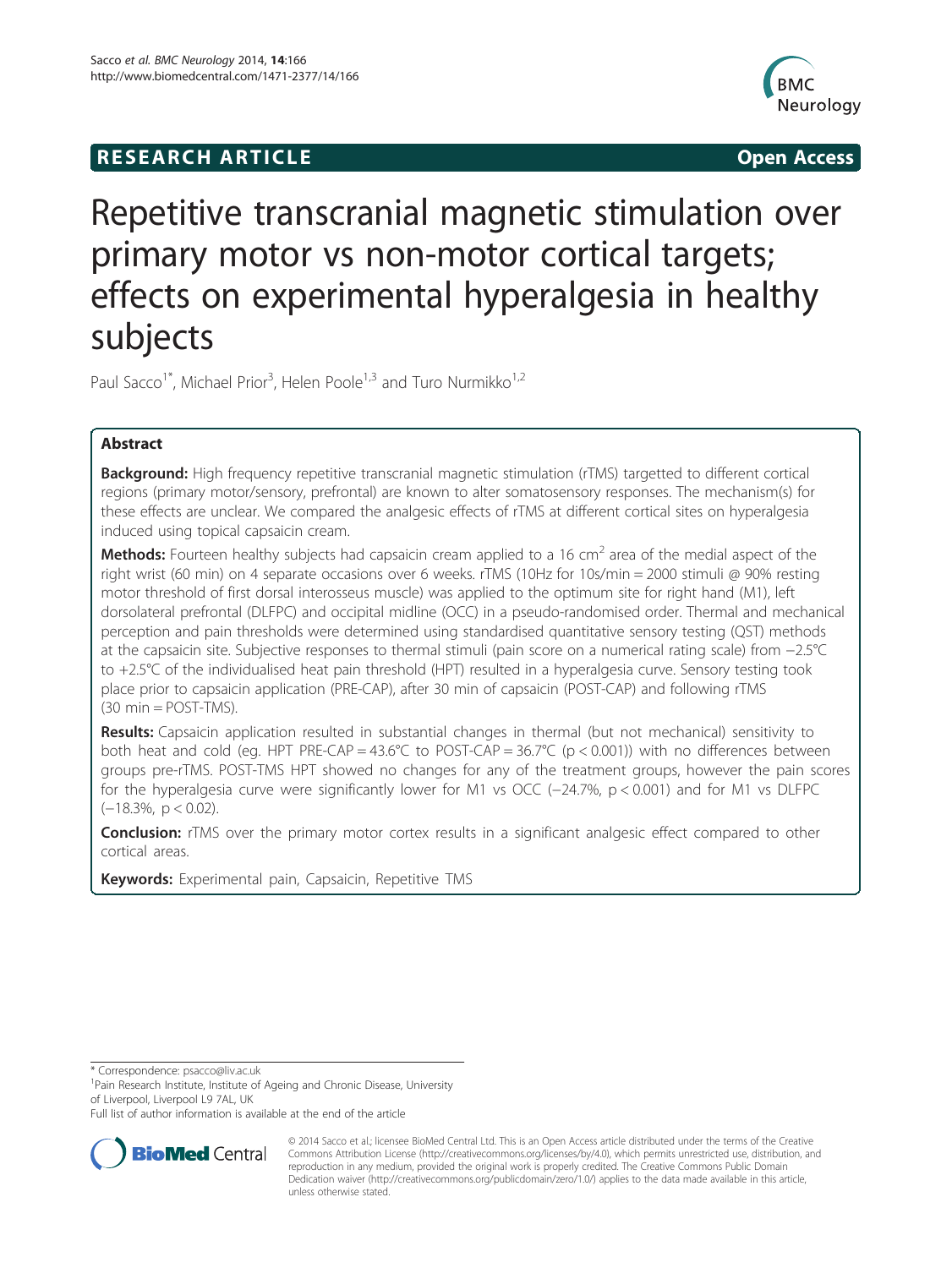#### Background

Since the first report of the beneficial effects of epidural motor cortex (M1) stimulation using implanted electrodes in patients with chronic post-stroke pain [\[1](#page-7-0)] many studies have confirmed the effectiveness of this approach in a variety of pain conditions [\[2](#page-7-0),[3\]](#page-7-0). The limitations and risk of complications of this approach have led to the use of non-invasive brain stimulation to treat patients with chronic pain, namely repetitive transcranial magnetic stimulation (rTMS) [\[4](#page-8-0),[5\]](#page-8-0) and transcranial direct current stimulation (tDCS) [\[6](#page-8-0)]. The safety and ease of use of these techniques has allowed investigation of non-motor cortical areas such as pre-frontal cortex [[7,8](#page-8-0)], or somatosensory areas [[9,10\]](#page-8-0) with mixed success. However, the optimal cortical targets for treating specific pain conditions as well as the potential mechanisms by which pain relief occur are unclear.

Various types of experimentally induced pain have been used to study the effects of non-invasive brain stimulation on somatosensory responses in healthy subjects. Summers et al. [\[11](#page-8-0)] found that rTMS over M1 reduced the temperature at which subjects reported a thermode applied to the hand was perceived as painful, but did not affect heat pain thresholds (suggesting an effect on nociceptive A-delta but not C-fibres). In contrast, Graff-Guerrero et al. [[12\]](#page-8-0) found no change in response to an arm cold pressor test following rTMS over M1, but a significant increase in pain tolerance when dorsolateral prefrontal cortex (DLPFC) was targetted. Further evidence supporting the analgesic effects of rTMS come from Nahmias et al. [\[13\]](#page-8-0) who found that both M1 and rTMS stimulation significantly increased thermal pain thresholds in both hand and foot (although these were more pronounced in the cold domain). Another model of experimental pain in which rTMS has been used involves the use of the irritant capsaicin, either injected intradermally, or topically using a combination of heat and capsaicin to induce a transient heat hyperalgesia [[14,15](#page-8-0)]. Tamura et al. [[16](#page-8-0)] found that rTMS over M1 resulted in enhanced recovery from pain induced by capsaicin injection compared with sham rTMS or control. Brighina et al. [[17](#page-8-0)] compared rTMS of the left and right DLFPC on pain responses to topical capsaicin application to both hands and found significant bilateral pain reductions after stimulating the left hemisphere only. It is not clear whether the analgesic effect of stimulation of motor and prefrontal cortices operate through similar pathways/ mechanisms.

Therefore this study aimed to directly compare the efficacy of M1 vs left DFLPC stimulation in a topical capsaicin model of heat hyperalgesia, relative to a control rTMS condition (stimulation of the occipital fissure).

## **Methods**

#### Subjects

Fourteen healthy volunteers (eight female/six male, mean age 23.6 years (18–51 year range)) gave informed written consent to take part. Participants had no clinical symptoms or signs of peripheral or central nervous system disorders and took no psychoactive medication. The study was approved by Liverpool John Moores University Faculty of Science ethics committee and performed in accordance with the declaration of Helsinki.

#### Thermal detection and pain thresholds

Both thermal detection and pain thresholds were measured using Quantitative Sensory Testing (QST) via a MEDOC TSA −2001 Thermal Sensory Analyzer (MEDOC, Israel). The protocol for tests were based on the standardized QST procedures developed by the German Network on Neuropathic Pain [[18](#page-8-0)]. A contact thermode which measured 25 mm  $\times$  25 mm was used to measure thermal responses at three sites: capsaicin site (CAPSITE) on the medial aspect of the right wrist; the near capsaicin site (nrCAPSITE) approximately 20 mm adjacent to the capsaicin site; and a contralateral capsaicin site (clCAPSITE) on the medial aspect of the left wrist. The baseline temperature of the contact thermode was 32°C (thermode range  $0^{\circ}C - 50^{\circ}C$ ). Thermal detection and pain thresholds were assessed at a constant room temperature of 22°C using a method of limits paradigm. For cold detection threshold (CDT) participants were instructed to click a mouse button when they perceived the temperature of the contact thermode decrease. Likewise for warmth detection threshold (WDT) participants responded to a perceived temperature increase. For cold/hot pain detection thresholds (CPT/HPT) participants were instructed to click the mouse button as soon as the temperature was perceived "painful". The rate of change was 1°C/2 s and each variable was repeated three times. Thermal detection and pain thresholds were taken as the mean score obtained.

#### Heat hyperalgesia curves

An 11-point Numerical Rating Scale (NRS) ranging from 0 (no pain) to 10 (worst pain imaginable) was used to assess the pain perceived by participants. To obtain a heat hyperalgesia curve<sup>19</sup> subjects rated three different temperatures derived from the hot pain threshold. These consisted of three specific HPT,  $HPT + 2.5^{\circ}C$ , and  $HPT$ -2.5°C delivered three times in a random order to each contact site. For each rating the chosen temperature was maintained for two seconds before returning to baseline (30°C) and the rate of change was 1°C/s.

#### Pressure pain thresholds

Pressure pain threshold (PPT) was measured using a manual pressure algometer (Wagner Instruments, USA)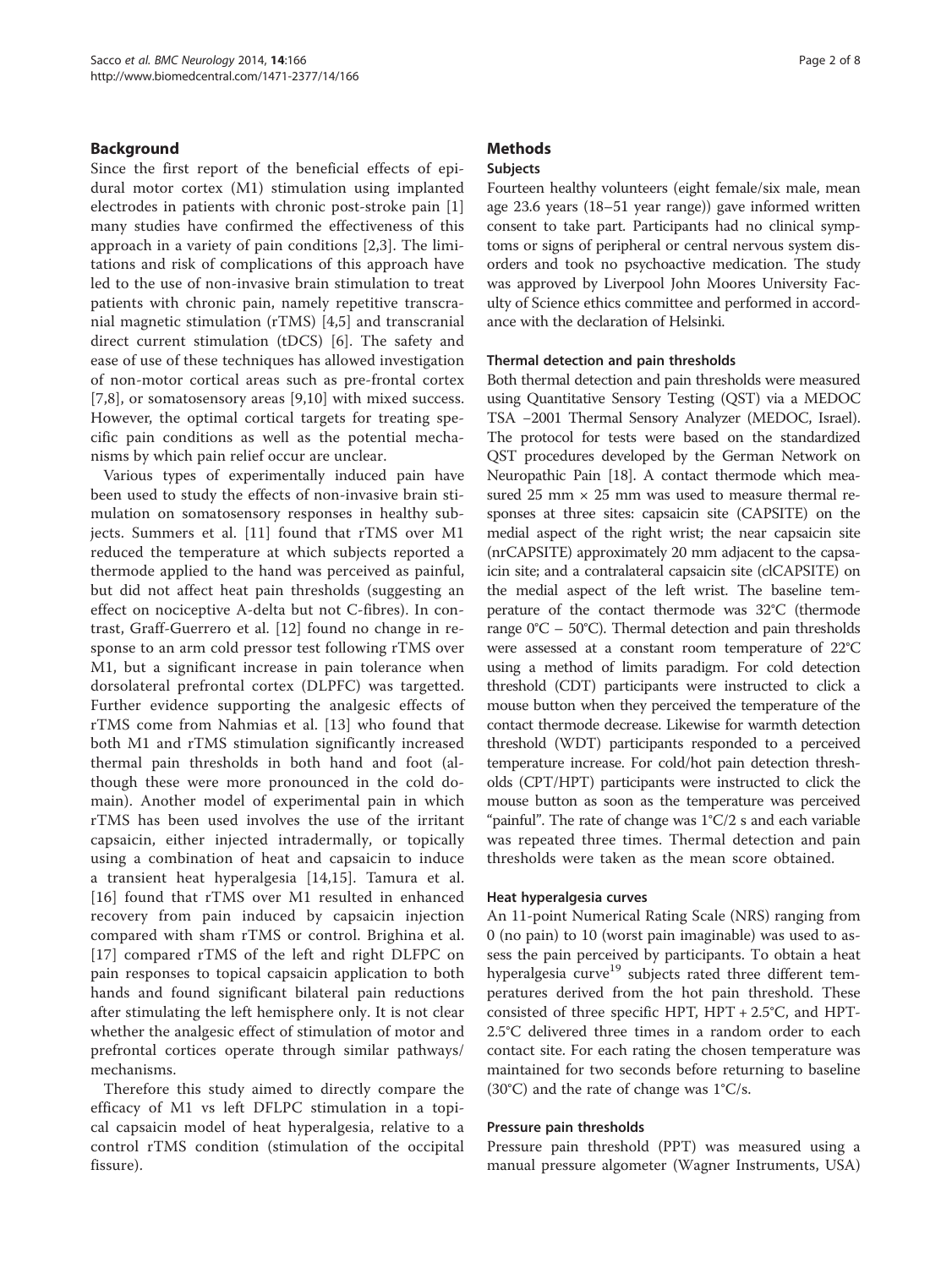with a contact diameter of 10 mm. The algometer was placed perpendicular to the surface at each of the three measurement sites and the pressure increased at a rate of approximately 0.5 Kg/Sec. The patient was instructed to indicate when the sensation of pressure first turned into pain at which point the algometer would be removed and the pressure reading taken. The average of three measurements were made at each site.

#### Hyperalgesia

In order to sensitise the area of skin to facilitate the capsaicin-induced hyperalgesia [[14](#page-8-0)], the contact thermode was applied to the CAPSITE and warmed to 41°C for five minutes. Following this capsaicin cream (Axsain 0.075% w/w, Bioglan LTD, New Zealand) was applied liberally to the area, ensuring a 1 cm overlap of the thermode footprint. A transparent film dressing (6 cm × 7cm Tegaderm™) was used to cover the capsaicin area and the subject rested for 30 min.

#### Transcranial magnetic stimulation

TMS was delivered via a Nexstim NBS System (Nexstim, Helsinki) using a focal figure-8 coil with 9 cm external coil radius. Motor evoked potentials (MEPs) in response to TMS were recorded from the first dorsal interosseus muscle of the right hand using surface electromyography (EMG) electrodes (Ambu Neuroline 720). EMG signals were sampled at 3000 Hz and band-pass filtered between 10–500 Hz. In order to identify M1, motor thresholds and stimulation parameters, single pulse TMS was delivered at 60% stimulator output at various scalp locations over the inter-aural line of the left hemisphere of the brain. The site over which the largest responses were obtained (based on peak to peak MEP amplitudes) was marked on the scalp and taken as the site for M1 stimulation. Motor threshold was taken as the lowest stimulus intensity at which MEPs of amplitude of >0.05 mV were elicited in 5 out of 10 stimuli (mean threshold value = 37.8% (±3.6% s.e.m.). For rTMS, 100 stimuli were delivered over 10 s (10 Hz) each minute for 20 min (2000 stimuli) at 90% of the individual motor threshold level for each session with the coil positioned to direct stimuli anteriorly and perpendicular over the sulcus. For DLFPC stimulation, the TMS coil was positioned 5 cm anterior to M1 [[19\]](#page-8-0), and for occipital stimulation (OCC), over the occipital tuberosity at the back of the head with stimuli being directed anteriorly and parallel along the interhemispheric fissue [\[20](#page-8-0)].

#### Psychological variables

Psychological factors including measures of emotion and catastrophising have been shown to be related to pain perception in clinical and experimental studies [[21](#page-8-0),[22](#page-8-0)] and thus may account for some of the variability in pain

reports. In the current study we used the Positive and Negative Affect Schedule (PANAS) [\[23](#page-8-0)] to assess emotion. The PANAS was designed to independently measure both positive affect (PA) and negative affect (NA) states. It comprises 20 adjectives (10 for each scale, e.g. Anger, Excited, Attentive) which participants are instructed to rate on a five-point scale from 1 'very slightly or not at all' to 5 'very much' (1: very slight or not reflecting the extent to which they currently felt the emotion. Total scores for both PA and NA may range from 10–50. Participants completed the PANAS at the start and end of each session. Pain Catastrophising, generally conceptualized as an exaggerated negative response to pain and its consequences, includes the cognitive processes of magnification, helplessness and rumination. We used the Pain Catastrophising Scale (PCS) [\[21\]](#page-8-0) which asks participants to rate the degree to which they experience the 13 statements (e.g. I worry all the time whether the pain will end) when in pain on a 5-point scale from 0 'not at al') to 4 'all the time'. Participants completed the PCS at the start of each session.

#### Experimental design and protocol

A within-groups design was employed. There were two independent variables which included the brain site for rTMS, with four levels, no TMS, M1, DLPFC and OCC. The second independent variable was time, with three levels, PRE-CAP, POST-CAP (pre-TMS) and POST-TMS. Dependent variables included the hot and cold sensory and pain threshold temperatures, NRS scores obtained for the heat hyperalgesia temperatures, pressure scores; positive affect, negative affect and pain catastrophising scores.

Each participant took part in four conditions, with each visit at approximately the same time of day and a seven day interval between each condition. Separate investigators carried out the sensory measures (M.P.) and TMS (P.S.) in different laboratories The order of each rTMS condition was randomised and coded (no TMS was always the first) and only the investigator delivering rTMS knew which stimulus location was used for each session. Participants were instructed that on session two, three and four they would have TMS at three different brain sites. No more information was given about site locations or the impact each site location may have on subjective pain.

Each session followed the same protocol (with the exception of the first, no TMS session). Subjects were seated comfortably in an air-conditioned calm environment. The contact thermode was attached to CAPSITE and the area was outlined with a non permanent marker pen and QST and pressure pain measures were carried out (PRE-CAP time point). This procedure was then repeated on the clCAPSITE and then the nrCAPSITE. The contact thermode was then reapplied to the CAPSITE and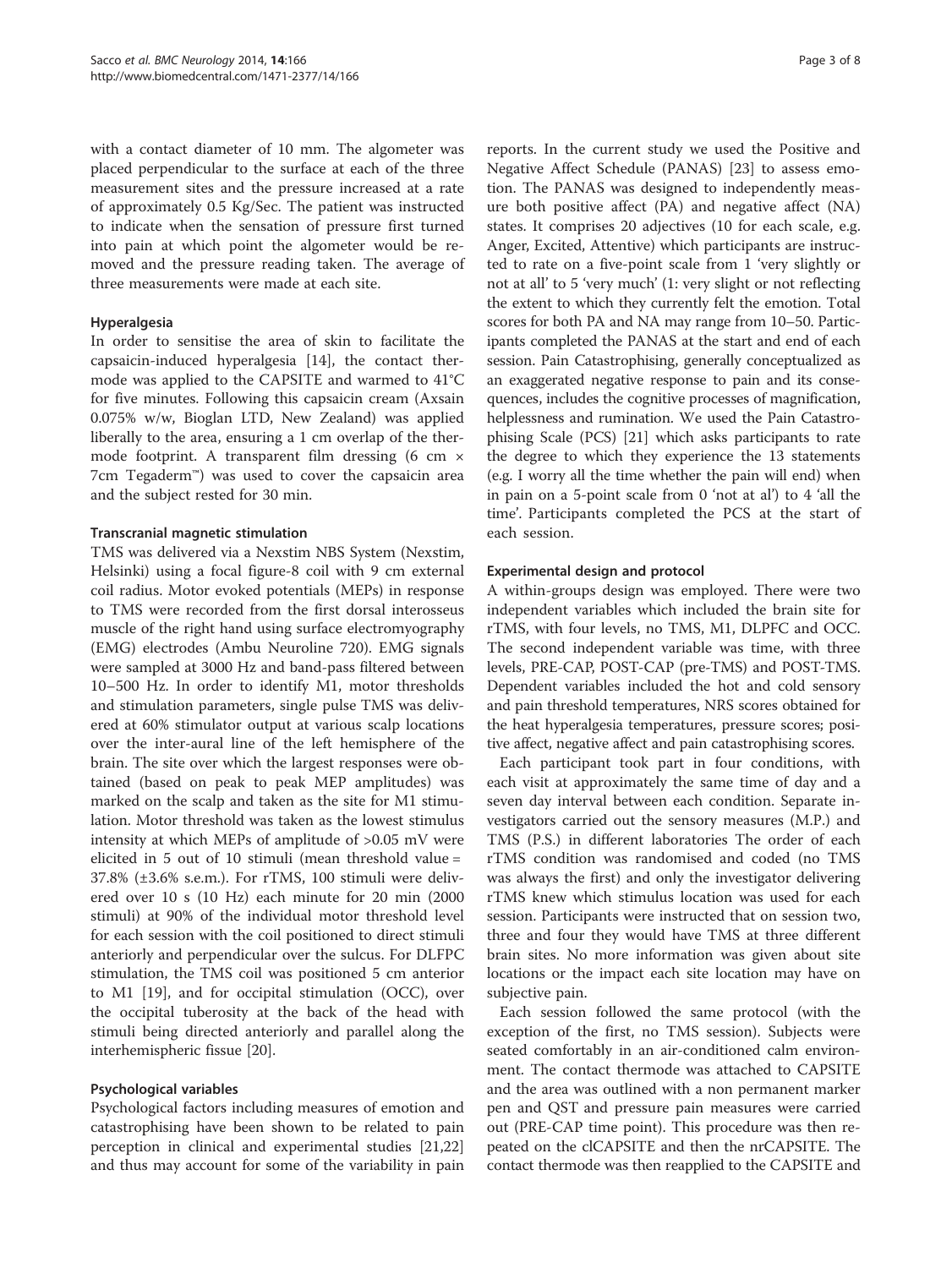the protocol for inducing heat hyperalgesia was carried out as described previously. After careful removal of capsaicin the contact thermode was reapplied to the CAPSITE and QST and pressure pain measures were repeated (POST-CAP time point). On completion capsaicin cream was reapplied and covered for precisely 30 minutes. For session one (no TMS) participants remained in the sensory motor laboratory. On sessions two, three and four participants went to the TMS laboratory for rTMS. Following rTMS participants returned and, after removal of the capsaicin, sensory testing was repeated at the CAPSITE, followed by the two non-capsaicin sites (POST-TMS time point). Each session lasted approximately 3 hours and each stage in the protocol was carefully timed for each subject to minimize variation between sessions.

#### Data analysis

All results are expressed as mean (±s.e.m. except where stated otherwise). Data were analysed using Excel (Microsoft, USA) and SPSS (v20, IBM, USA). After confirming that the data variables were normally distributed (Kolmogorov-Smirnov test) within-within subjects repeated measures ANOVA were used to assess the effect of rTMS and time on the dependent variables at each time point for each contact site. Where a significant rTMS/time interaction was found post-hoc Bonferroni corrected paired t-tests were conducted to further characterise any significant differences between each of the rTMS sites. Repeated measures ANOVA was used to assess PANAS-PA at each time point for each contact site. PANAS-NA was not normally distributed, thus Kruskall-Wallis test was used to evaluate differences across conditions at each time point. One way ANOVA tested for differences in PCS score at baseline and for each contact site.

#### Results

Topical capsaicin application was well tolerated by subjects, although there was a progressive increase in subjective pain over the course of 30 min (mean NRS at 5,

Table 1 QST and heat hyperalgesia (HYP) responses

15 and 30 min were 0.3 ( $\pm$ 0.2), 3.9 ( $\pm$ 1.2) and 6.6 ( $\pm$ 1.8) respectively). QST values for the CAPSITE are shown in Table 1. There was no significant effect of capsaicin application on thermal sensory thresholds. In contrast HPT temperature was dramatically reduced following cap-saicin (Figure [1\)](#page-5-0) by  $6.4$ -7.2°C (range of means;  $p < 0.0001$ ) and this effect was reproducible over repeated sessions at the same site one week apart (Figure [1\)](#page-5-0), i.e. for each prospective rTMS condition. There was also a trend for a reduction in CPT temperature at the CAPSITE (Table 1, average mean changes 0.9-3.4°C, differences n.s.). Capsaicin application had no effect on QST responses at either the nrCAPSITE or clCAPSITE (see Additional file [1](#page-7-0): Tables S1 and S2). Following the second capsaicin application (with rTMS), there was a tendency for the HPT to be further decreased, but no evidence for any effect of rTMS (Figure [1](#page-5-0)). Similarly, rTMS had no effect on QST responses at either of the non-capsaicin sites (see Additional file [1](#page-7-0): Tables S1 and S2). The heat hyperalgesia curves for the CAPSITE (Figure [2\)](#page-5-0) demonstrated an approximate doubling in the NRS scores for the perceived pain at the HPT following capsaicin application (from 2.67  $(\pm 0.35)$  to  $5.63 \pm 0.57$ , with similar responses for each repeated measure (pre rTMS condition). This is despite the fact that the HPT temperatures were substantially lower following capasaicin application, demonstrating a strong and reproducible hyperalgesic effect.

Following repeated capsaicin application (during which rTMS was delivered) the heat hyperalgesia curves for the three rTMS conditions showed a divergence (Figure [3](#page-6-0)). There was a significant interaction between rTMS condition and time for the perceived pain ratings at HPT-2.5°C  $(F_{(4,52)} = 3.11, p < 0.001)$  and HPT  $(F_{(4,52)} = 4.45, p < 0.001)$ but not at HPT + 2.5°C ( $F_{(4.52)}$  = 2.10, p = 0.139). NRS pain reports were significantly lower for the M1 condition (despite the fact that HPT temperatures were similar to the two other rTMS conditions (Figure [1](#page-5-0))). Subjects reported consistently lower NRS scores following rTMS of the DLFPC compared to OCC stimulation, but the differences

|                         | $1.4001$ $\sigma$ $1.4001$ $\sigma$ $1.4001$ $\sigma$ $1.400$ $\sigma$ $1.400$ $\sigma$ $1.400$ $\sigma$ $1.400$ $\sigma$<br><b>PRE-CAP</b> |             |             |                                                                                                                                | POST-CAP              |                       |            |                       | <b>POST-TMS</b> |                                  |                        |              |
|-------------------------|---------------------------------------------------------------------------------------------------------------------------------------------|-------------|-------------|--------------------------------------------------------------------------------------------------------------------------------|-----------------------|-----------------------|------------|-----------------------|-----------------|----------------------------------|------------------------|--------------|
|                         | <b>NO TMS</b>                                                                                                                               | occ         | M1          | <b>DLFPC</b>                                                                                                                   | NO TMS OCC            |                       | M1         | <b>DLFPC</b>          | NO TMS OCC      |                                  | M1                     | <b>DLFPC</b> |
| $CDT$ (°C)              | $30.2$ (.25)                                                                                                                                | 30.4(.32)   | 29.5(.57)   | 30.4(.32)                                                                                                                      | 28.4 (.58) 27.7 (.82) |                       | 27.5 (.87) | 27.1 (.78)            | $26.3$ (.93)    |                                  | 28.0 (.61) 25.3 (1.14) | $26.0$ (.96) |
| $WDT$ (°C)              | 33.5 (.71)                                                                                                                                  | 34.1 (.34)  | 34.2 (.30)  | $33.5$ (.12)                                                                                                                   |                       | 34.4 (.20) 35.0 (.46) |            | 34.5 (.59) 35.0 (.21) |                 | 34.4 (.15) 34.5 (.49) 34.3 (.25) |                        | 34.3 (.20)   |
| $CPT$ (°C)              |                                                                                                                                             |             |             | 17.4 (2.10) 13.0 (1.83) 13.0 (1.70) 15.6 (1.97) 8.3 (1.87) 12.1 (2.20) 9.8 (1.84) 12.5 (1.75) 5.9 (1.85) 8.1 (2.35) 8.3 (1.75) |                       |                       |            |                       |                 |                                  |                        | 6.4(1.54)    |
| HPT $(^{\circ}C)$       | 42.9 (.96)                                                                                                                                  | 44.1 (.88)  | 44.4 (.88)  | 43.3 (.75)                                                                                                                     |                       | 36.8 (.71) 37.0 (.89) | 37.0 (.86) | 36.4 (.82)            |                 | 36.1 (.89) 35.7 (.67) 36.0 (.65) |                        | 35.7(62)     |
| HYP- (NRS)              | $2.2$ (.21)                                                                                                                                 | $1.1$ (.12) | $1.5$ (.26) | $1.2$ (.18)                                                                                                                    | 4.5(.51)              | 2.7(.50)              | 2.9(41)    | 2.8(40)               | 4.0(48)         | 3.5(45)                          | 2.9(0.38)              | $2.1$ (.34)  |
| <b>HYPO (NRS)</b>       | 3.9(39)                                                                                                                                     | 2.7(0.36)   | $2.8$ (.37) | 2.5(.34)                                                                                                                       | 6.9(64)               | 5.3(.58)              | 5.7(.50)   | 5.9(.59)              | $7.8$ (.36)     | 6.7(46)                          | $6.1$ (.54)            | $5.1$ (.63)  |
| $HYP + (NRS)$ 6.0 (.50) |                                                                                                                                             | 5.4(.58)    | $5.2$ (.44) | 4.3(46)                                                                                                                        | $8.6$ (.57)           | 7.5(.51)              | 8.0(41)    | 7.9 (.58)             | 9.4(.20)        | $8.7$ (.29)                      | 8.8(.34)               | 7.9(57)      |

QST and heat hyperalgesia (HYP) responses for the capsaicin site at baseline, post-capsaicin and post combined capsaicin/rTMS treatment (CST = cold sensory threshold; HST = heat sensory threshold; CPT = cold pain threshold; HPT = heat pain threshold; HYP- = HPT - 2.5°C; HYP0 = HPT; HYP + = HPT +2.5°C).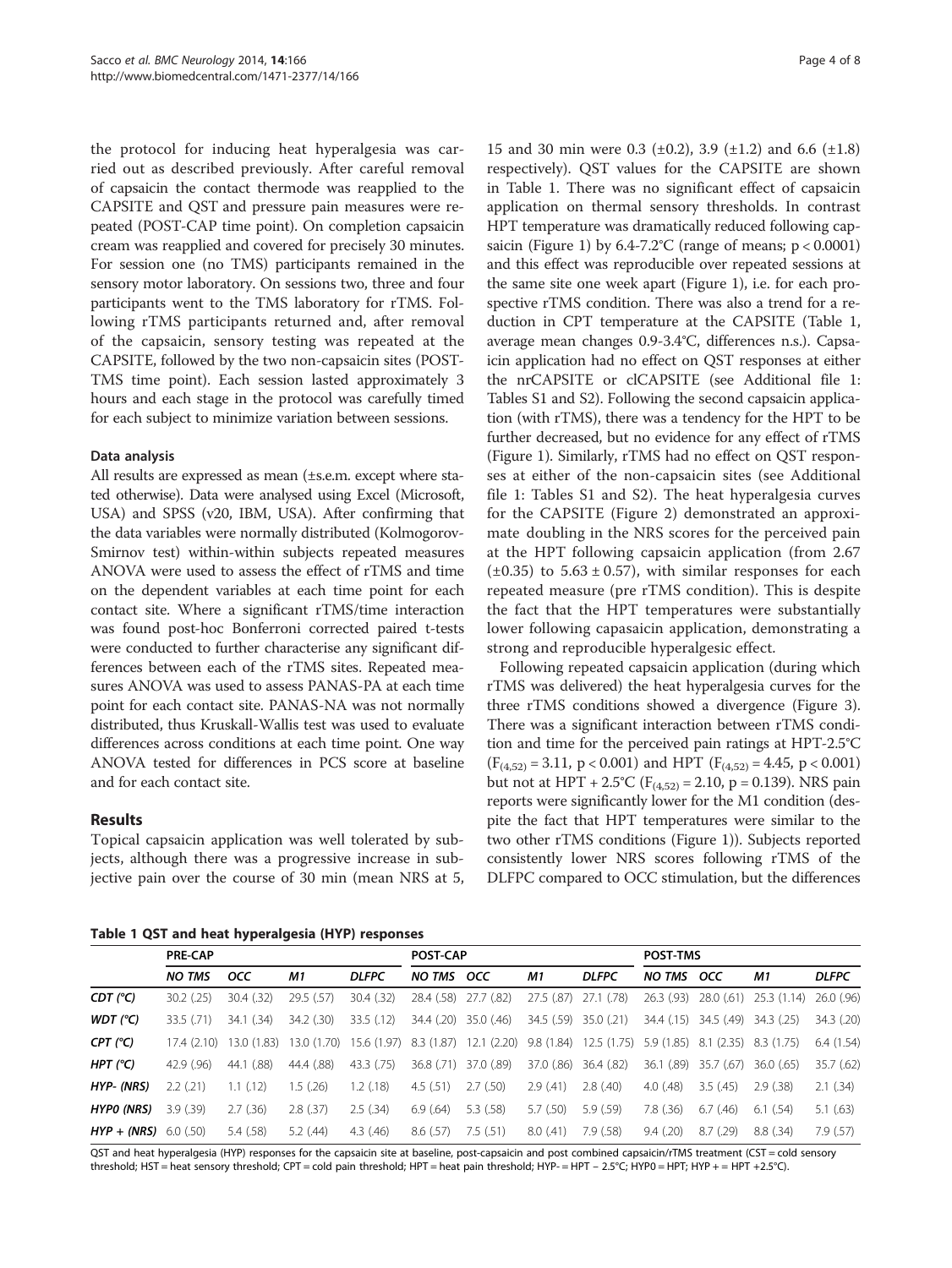<span id="page-5-0"></span>

were not significant. No changes in the hyperalgesia curves were observed at the non-capsaicin sites following rTMS.

Figure [4](#page-6-0) shows the mean difference in NRS scores of the POST-CAP vs POST-TMS heat hyperlagesia curves for each rTMS condition. Following capsaicin application with OCC stimulation, pain scores were significantly higher than for the first capsaicin application (mean increase =  $1.37$  ( $\pm 0.31$ ) at HPT ( $p < 0.001$ )). In contrast, when subjects received DLFPC stimulation there was lesser or no change in pain scores for the equivalent temperature  $(+0.42 \text{ } (\pm 0.38)$  at HPT, difference n.s.), with smaller effects seen at the lower temperature levels. Most strikingly, combined capsaicin and rTMS of M1 resulted in a decrease in the pain provoked by temperatures around the HPT  $(-0.84 \text{ } (\pm 0.53) \text{ at HPT}, \text{ difference n.s.}).$ This equates to a −24.7% pain reduction compared to OCC (p < 0.001) and a −18.3% reduction compared to the DLPFC condition, and again this effect was more apparent at lower temperatures (Figure [4\)](#page-6-0).

There were no significant differences in positive affect (PA)  $(F_{(3,52)} = 1.94, ns)$  between the 'no rTMS' and three rTMS conditions, or between the start and end of each session ( $F_{(1,52)} = 3.11$ , *ns*) (see Additional file [1](#page-7-0): Table S3). Similarly, non-parametric tests did not reveal any significant differences in negative effect (NA) between 'no rTMS' and three rTMS conditions, or from the start to end of each session. In addition, scores on the PCS were not significantly different between the no rTMS and three rTMS conditions (see Additional file [1](#page-7-0): Table S4). Participant scores on these measures were consistent with available normative data in healthy populations [\[21,23\]](#page-8-0) for PANAS and PCS respectively. However, given the relative lack of variability in scores across conditions and time in the current study, these data were not included in any further analysis.

#### **Discussion**

This study found that the hyperalgesic effects of capsaicin application can be ameliorated by rTMS application over the cortex, and this is most effective following stimulation over the primary motor regions associated with the affected area. Capsaicin is believed to cause hyperalgesia via activation of nociceptive afferent C-fibres [[24](#page-8-0)] and this effect is enhanced when the skin is subjected to a period of heat sensitization [[14\]](#page-8-0). Unlike previous studies which have used topical capasacin alone to induce hyperalgesia, our subjects reported significant pain during application (although this resolved very quickly following its removal (i.e. during QST testing)). Despite this,

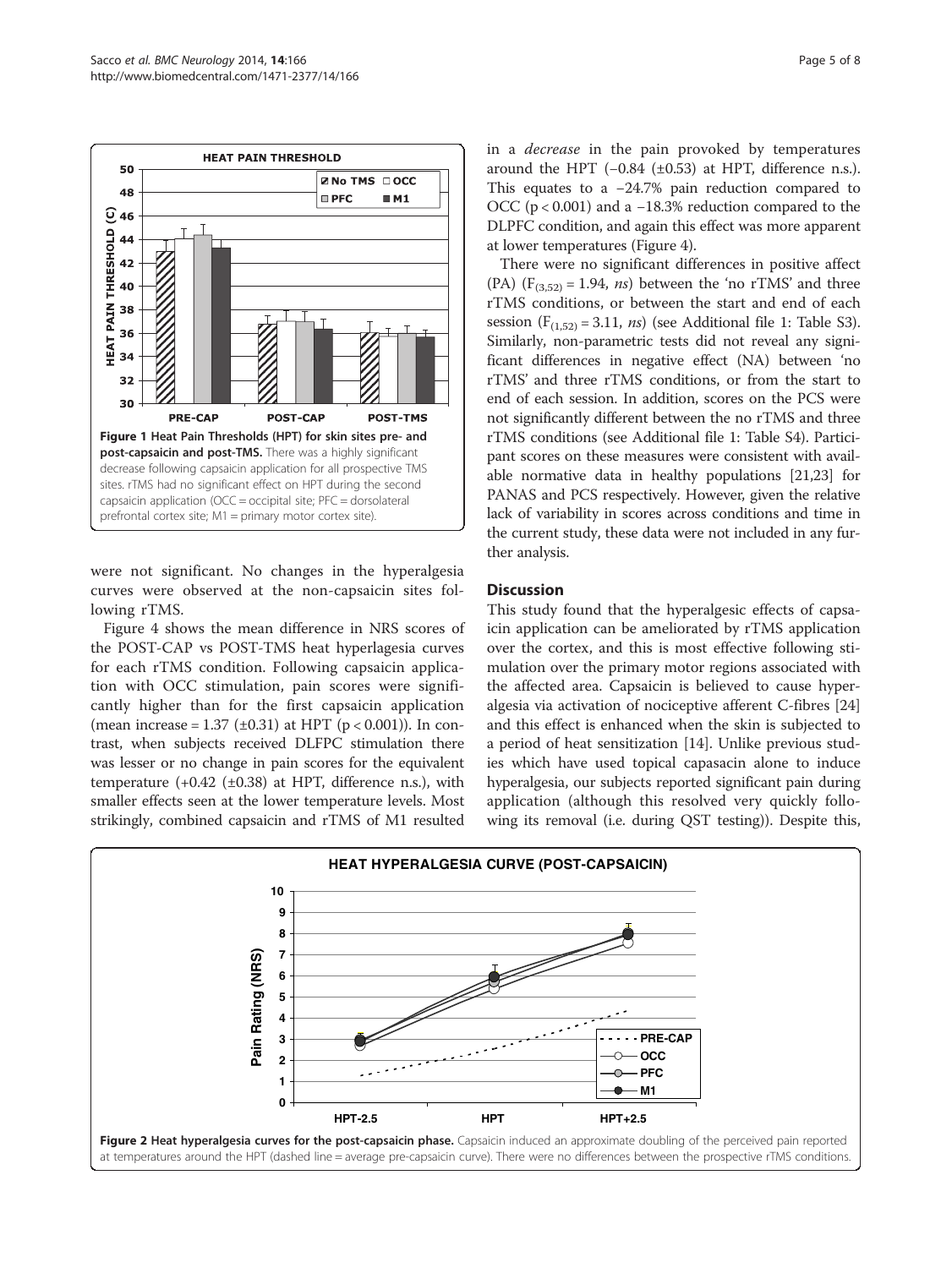<span id="page-6-0"></span>

capsaicin application had no effect on warmth or cold detection, or pain pressure thresholds, but profoundly reduced heat pain threshold temperature (by some 7°C) and to a lesser extent cold pain threshold (approx 2°C). This effect was consistent and reproducible over several weekly sessions, as demonstrated previously [\[15](#page-8-0)].

We compared responses to high frequency rTMS over M1 and DLFPC sites to a "control" site over the occipital fissure. We chose this site as most forms of sham TMS are easily unblinded due to reduction in scalp sensations associated with the sham coil. Occipital rTMS has been



used as a control in a number of previous studies [[20](#page-8-0),[25](#page-8-0)] and was well tolerated, with our participants reporting similar sensations as for treatment over M1, with the only difference being the occasional transient visual change (usually expressed as a slight increase in perceived light intensity). Therefore we believe that the OCC condition was an appropriate control comparison for the active rTMS sites.

We found that rTMS had no effect on any of the detection or pain threshold values associated with capsaicin application, either at the site of capsaicin application or on control sites. This somewhat contradicts previous findings. Thus Nahmias et al. [\[13\]](#page-8-0) and Grueff-Guerro et al. [\[12\]](#page-8-0) both found that rTMS over right hemisphere DLPFC and M1 resulted in a reduction in cold pain threshold temperature, whereas Borckhardt et al. [[26](#page-8-0)] found similar effects with left hemisphere DLFPC stimulation. With regard to capsaicin-induced pain studies, rTMS of contralateral M1 [[16\]](#page-8-0) and left DLPFC [[27\]](#page-8-0) were found to reduce the pain associated with topical capsaicin application based on VAS scores. In this respect, our findings are in accordance since we found that the perceived pain associated with the HPT was significantly lower following rTMS over M1 compared with the OCC site. The subjective responses to heat pain were further refined by using a heat hyperalgesia curve, with responses obtained above and below HPT [\[28](#page-8-0)]. This confirmed the clear analgesic effect of M1 stimulation, especially at temperatures below HPT, and further demonstrated clear differences between M1 and DLFPC. The convergence of pain responses between rTMS conditions for the HPT +2.5C measure presumably reflects a ceiling effect of the analgesic response.

A number of possible mechanisms for the analgesic effects of primary motor cortex rTMS have been proposed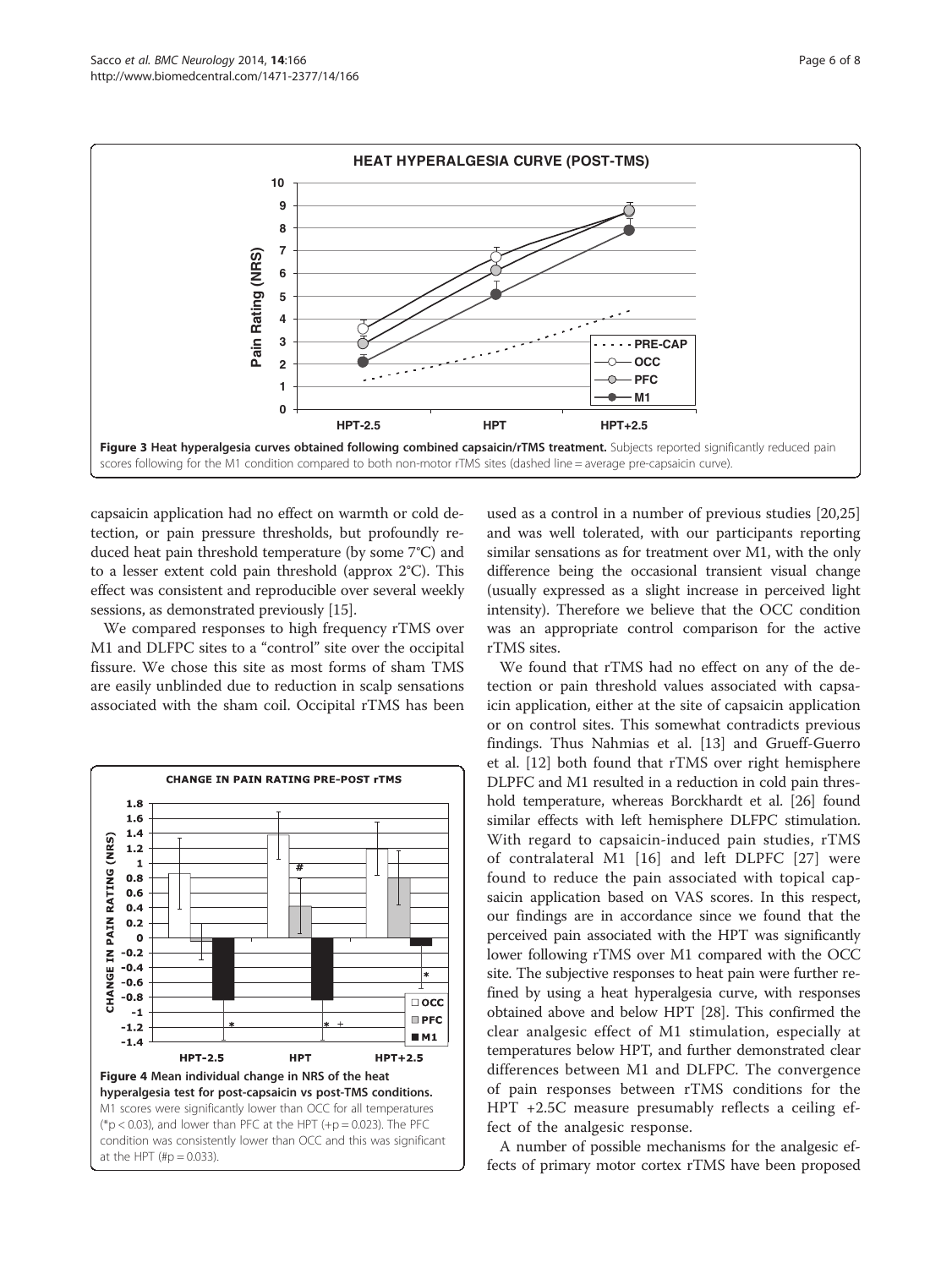<span id="page-7-0"></span>involving activation of pain-modulation systems via direct or indirect means [[29](#page-8-0)]. These could include activation of corti-cortical pathways projecting to brain areas associated with pain processing such as thalamus, anterior cingulate, insula, primary and secondary somatosensory cortices, periaquaductal grey and rostral ventromedullary areas [[4,30](#page-8-0)–[32](#page-8-0)]. Indeed, these areas have been shown to be activated during heat induced pain from capsaicin sensitive skin [[33](#page-8-0)–[36\]](#page-8-0). An indirect regulation of the same region via the thalamus appears equally possible. In particular TMS of M1 has been shown to result in changes in activity of the ventrolateral thalamus [[30](#page-8-0)] and this area is believed to have a role in sensory function [[37](#page-8-0)]. In this context it is interesting to note that Ohara et al. [[38\]](#page-8-0), using stereotactic microstimulation of various thalamic regions in conscious subjects, found that similar areas represented thermal and pain sensations.

In central post stroke pain, the effect of TMS of M1 on pain is critically dependent on the integrity of corticothalamic and thalamo-cortical connections [\[39\]](#page-8-0). Recently, indirect evidence has emerged that an additional mechanism, modulation of the descending pathways, can also play a role, as demonstrated for epidural motor cortex stimulation induced analgesia [[40](#page-8-0)]. Onesti et al. [[41](#page-8-0)] showed that during TMS of M1 for pain relief in diabetic neuropathy the nociceptive R III reflex was reduced, and this is thought to represent an inhibitory action from descending neuromodulatory pathways. We found that M1 stimulation had a significantly greater analgesic effect than that of DLFPC, however the close association between prefrontal and motor areas is well recognized. With regard to capsaicin-induced pain, Fierro et al. [[27\]](#page-8-0) found that both MEP amplitude and intracortical inhibition of M1 were reduced, and that left DLPFC rTMS resulted in both an analgesic effect and a normalisation of cortical excitability measures, suggesting a causal association between these phenomena. Moreover, Tamura et al. [[16](#page-8-0)], using positron emission tomography scanning, found that the benefits of M1 rTMS from capsaicin-induced pain were correlated with a decrease in regional cerebral blood flow to medial prefrontal areas and an increase in blood flow to anterior cingulate. Regarding the lack of a strong analgesic effect associated with DLFPC stimulation, it must be acknowledged that a limitation of this study is that we did not use MRInavigated TMS, and so can be less certain of the targeting of our rTMS [\[19](#page-8-0)]. However, we believe that this is unlikely to entirely explain the reduced effectiveness compared to M1 stimulation, since other studies have used the same reference site for DLFPC targeting [[20](#page-8-0)]. Moreover, we did find a small but significant analgesic effect of pre-frontal when compared to OCC stimulation on pain responses at the HPT.

#### Conclusion

In healthy subjects exposed to topical capsaicin-induced hyperalgesia, rTMS over the primary motor cortex resulted in a significant analgesic effect compared to other cortical areas. There are clear limitations in extrapolating the findings of acute pain models to the use of rTMS in the treatment of chronic pain syndromes since the neural changes associated with the two types of pain condition are likely to be different [[42\]](#page-8-0). However our findings of reduced heat hyperalgesia following capsaicin application and rTMS of the primary motor cortex are interesting in the context of Lefaucheur et al. [\[43](#page-8-0)] findings that a similar pattern of stimulation in patients with chronic neuropathic pain resulted in improvements in both pain and warm sensory discrimination.

#### Additional file

[Additional file 1: Table S1.](http://www.biomedcentral.com/content/supplementary/s12883-014-0166-3-s1.pdf) QST and heat hyperalgesia (HYP) responses for the near capsaicin (nrCAP) site at baseline and post combined capsaicin/rTMS treatment (CST=cold sensory threshold; HST=heat sensory threshold; CPT=cold pain threshold; HPT=heat pain threshold; HYP- = HPT – 2.5°C; HYP0 =HPT; HYP+ = HPT +2.5°C) (Mean/SEM). Table S2. QST and heat hyperalgesia (HYP) responses for the contralateral capsaicin (clCAP) site at baseline and post combined capsaicin/rTMS treatment (CST=cold sensory threshold; HST=heat sensory threshold; CPT=cold pain threshold; HPT=heat pain threshold; HYP- = HPT – 2.5°C; HYP0 =HPT;  $HYP+=HPT+2.5°C$  (Mean/SEM). Table S3. Pre and post positive and negative affect scores in the control and TMS conditions (Mean/SEM). Table S4. Pain Catastrophising Scale (PCS) scores in the control and TMS conditions (Mean/SEM). \*df (3,55), p>.05.

#### Competing interests

The authors declare that they have no competing interests.

#### Authors' contributions

PS participated in the study design, administered TMS, assisted in data analysis and manuscript writing. MP performed QST, assisted in data analysis and manuscript writing. HP participated in the study design, assisted in data analysis and manuscript writing. TN conceived the study, participated in the study design and assisted in manuscript writing. All authors read and approved the final manuscript.

#### Acknowledgement

We are grateful for the support of the Pain Relief Foundation.

#### Author details

<sup>1</sup>Pain Research Institute, Institute of Ageing and Chronic Disease, University of Liverpool, Liverpool L9 7AL, UK. <sup>2</sup>The Walton Centre NHS Foundation Trust, Liverpool, UK. <sup>3</sup>Faculty of Science, Liverpool John Moores University Liverpool, UK.

#### Received: 1 March 2014 Accepted: 15 August 2014 Published online: 04 September 2014

#### References

- 1. Tsubokawa T, Katayama Y, Yamamoto T, Hirayama T, Koyama S: Chronic motor cortex stimulation for the treatment of central pain. Acta Neurochir Suppl 1991, 52:137–139.
- 2. Nguyen JP, Keravel Y, Feve A, Uchiyama T, Cesaro P, Le Guerinel C, Pollin B: Treatment of deafferentation pain by chronic stimulation of the motor cortex: report of a series of 20 cases. Acta Neurochir Suppl 1997, 68:54–60.
- 3. García-Larrea L, Peyron R, Mertens P, Gregoire MC, Lavenne F, Le Bars D, Convers P, Mauguière F, Sindou M, Laurent B: Electrical stimulation of motor